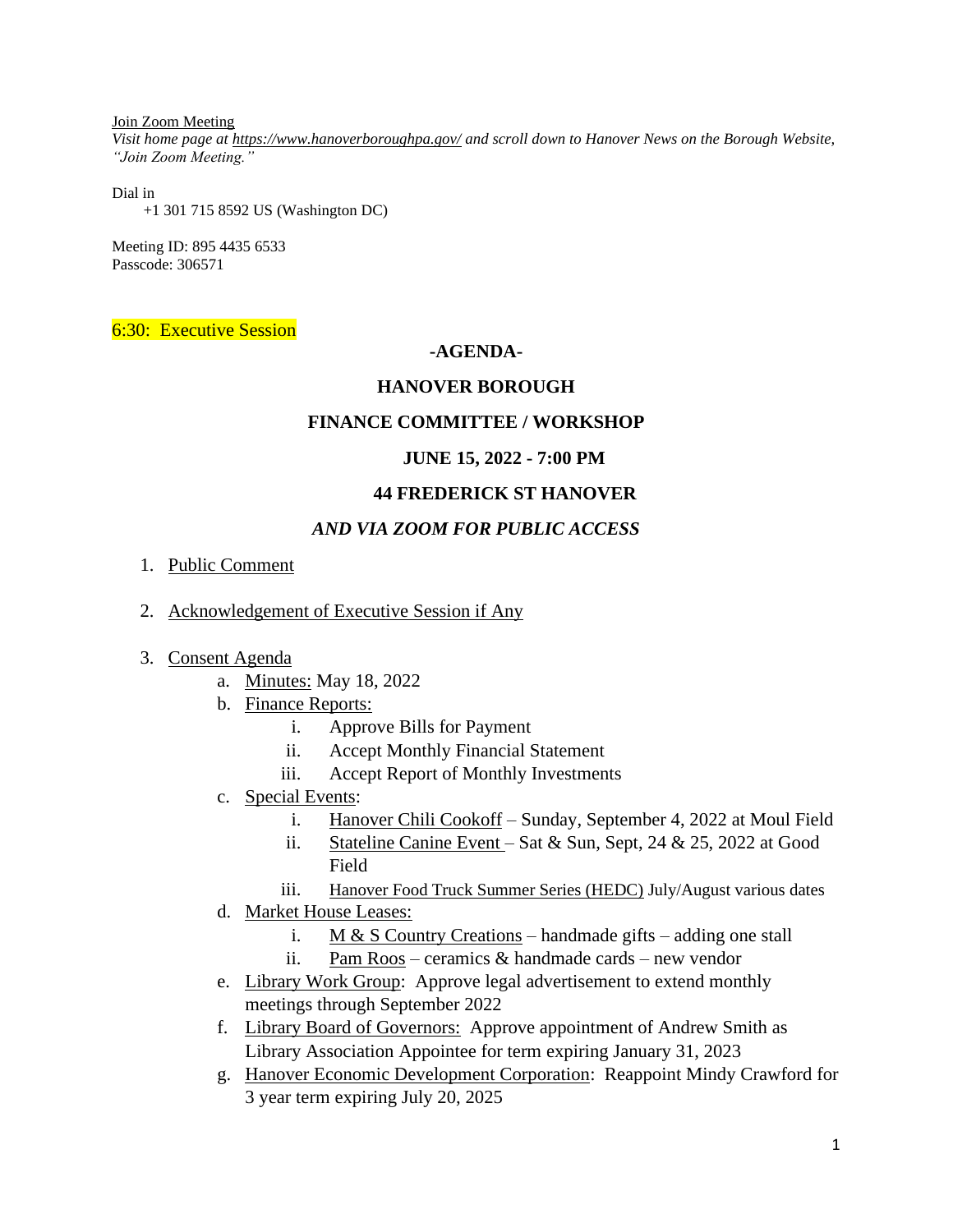- 4. Presentations / Interviews / Related Actions
	- a. Chris Miller, Hanover Borough Building and Codes Official: Report on Current Departmental Efforts & Initiatives
	- b. Appoint Interview Committees for Appointments-Reappointments for interviews to be held at June 22, 2022 Council meeting:
		- i. Interview Committee for Planning Commission 4 year term, 4 positions
		- ii. Interview Committee for Recreation Board 5 year term, 1 position
- 5. Finance, Personnel and Administration
	- a. Trainee for Regional Wastewater Treatment Plant: Approve new hire
	- b. Delinquent Collections: Approve Resolution for collection procedures and schedule of attorney fees for delinquent utility accounts, fines and assessment accounts.
	- c. 2023 Budget Directive & Calendar: Approve
- 6. Department of Planning and Engineering
	- a. Rental Registration Program: Request for Council Direction on Rental Program Scope / Updated Ordinance
	- b. 229 Carlisle Street: Approve Quiet Title for unopened access off Railroad Street
	- c. 661-663 Broadway: Approve Resolution for Rutter's Final Minor Land Development Plan
	- d. 14 Carlisle Street: Authorize emergency repairs
- 7. Department of Public Works
	- a. Municipal Building Roof: Award contract to Lobar Associates Construction at a cost of \$292,011.86 through Keystone Purchasing Network (KPN)
	- b. Transfer Station Hauling Bid:
		- i. Reject all bids opened May 18, 2022
		- ii. Approve extension of contract with Sullivan Hauling until 7/31/22
		- iii. Approve rebid of contract for July approval
	- c. Fleet Management:
		- i. Approve 2023 Borough Ford vehicle ordering
		- ii. Approve 2022 vehicle change orders
- 8. Department of Water Resources
	- a. 2022 Water Main Replacement Project: Award bid to ----------at a cost of \$XXX,XXX *(Bids to be opened June 22, 2022)*
- 9. Public Safety Committee
	- a. Noise Ordinance: Presentation by Solicitor and request to advertise ordinance